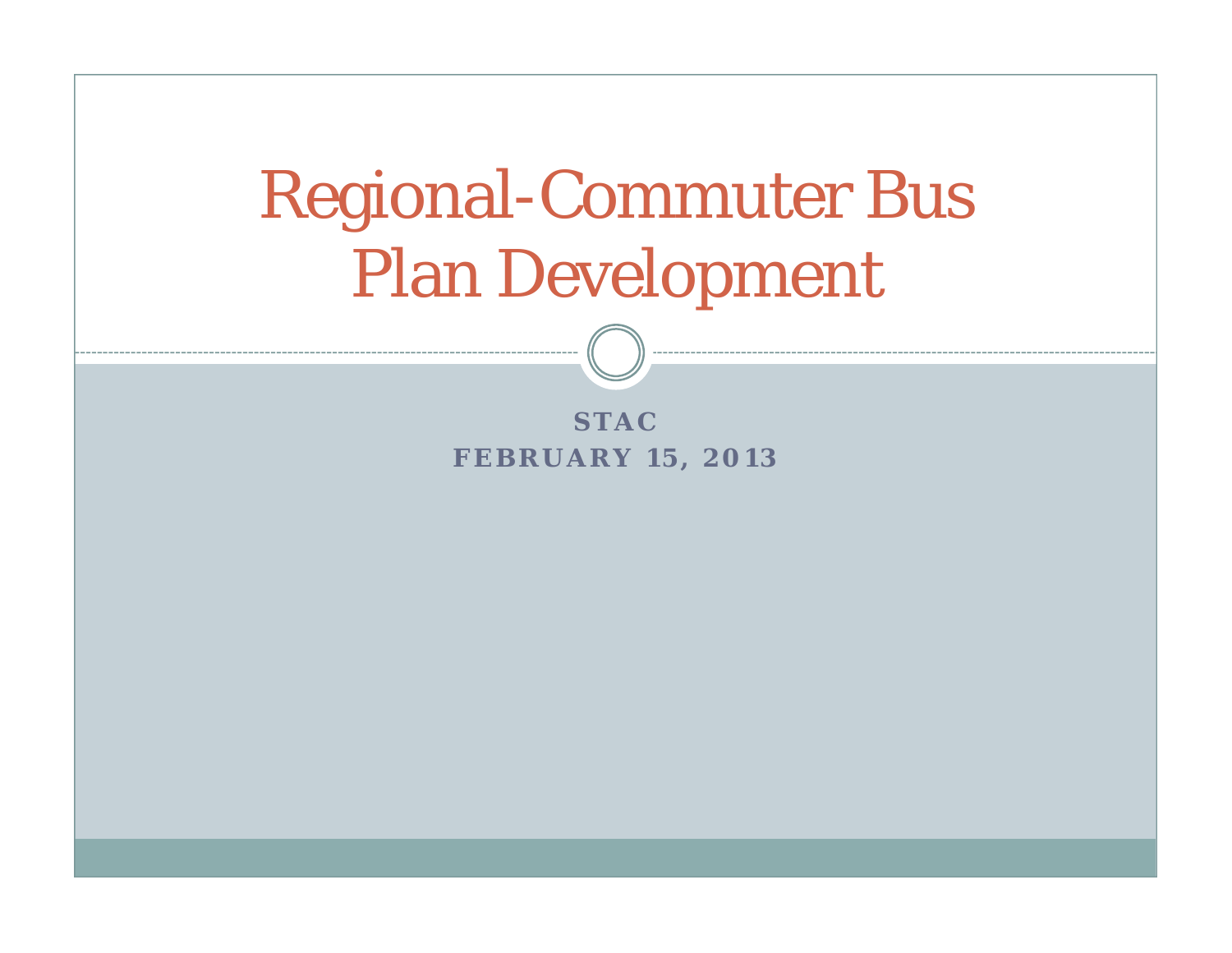#### **CDOT Mission:** *"…provide the best multi modal transportation system..."*

#### DTR enabling legislation (SB 09-094)

- "…**responsible** for the planning, development, **operation, and integration** of transit and rail…into the statewide transportation system;
- o Shall, in cooperation with other transit and rail providers, plan, promote and implement investments in transit and rail services **statewide**
- o To establish and modify fares and schedules for transit, passenger rail and advanced guideway services **provided directly by the state or contracted for by the state...**
- **Expend state and federal funds that may be dedicated by law**…for the construction, **maintenance, and operation of interregional transit**…"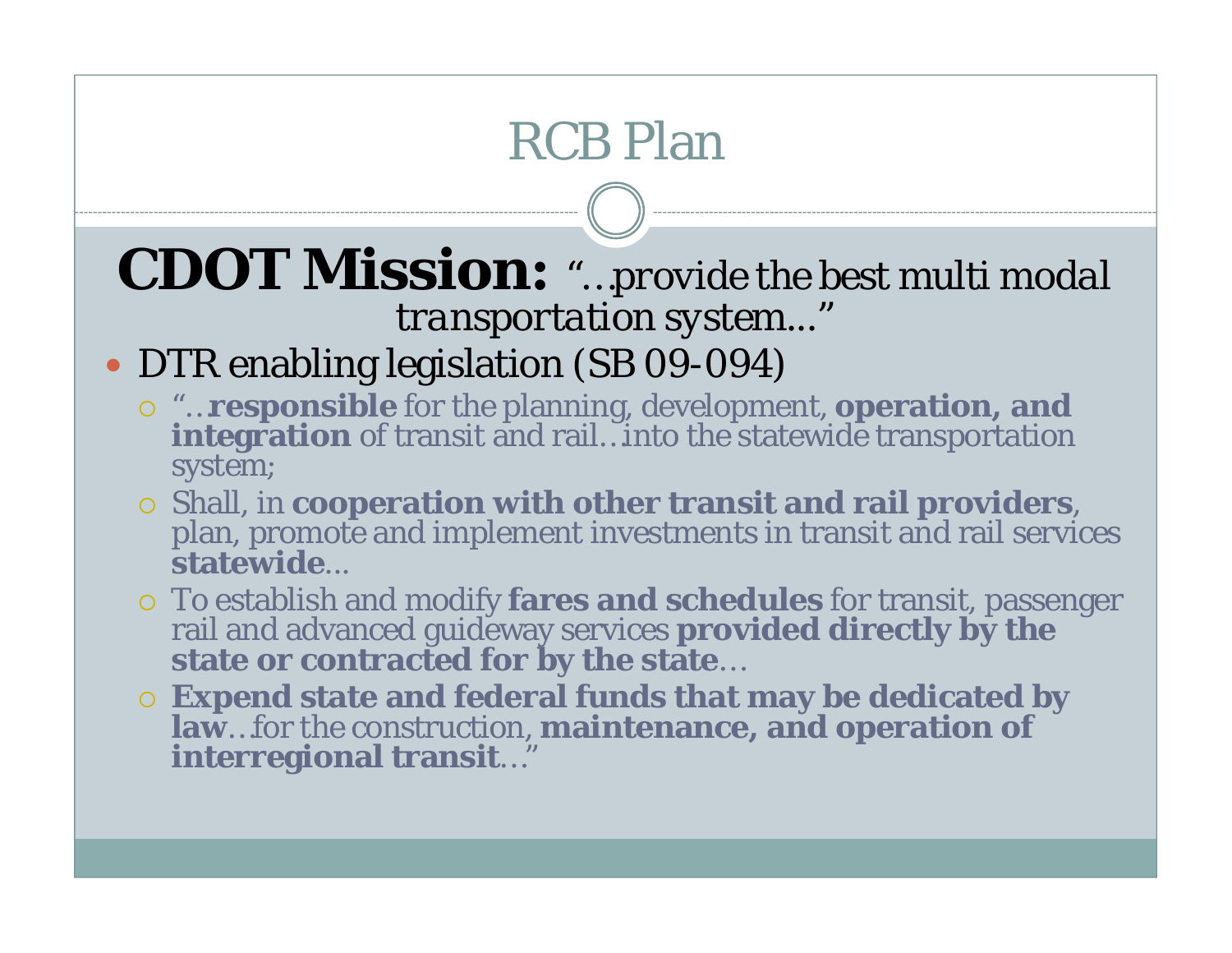#### • RCB Sub-Committee

- Transit & Rail Advisory Committee (TRAC) representatives
- Linked transit agencies/entities
- CDOT/DTR staff

#### Committee Assignment

- Assist DTR in final development of the RCB Plan
	- $\times$  Service plan development
	- $\times$  Review cost estimates and revenue projections
	- Assist in vehicle and service provider procurement document preparation
	- Local partnership agreement (IGA) development
	- $\ast$  Outreach/information dissemination plan development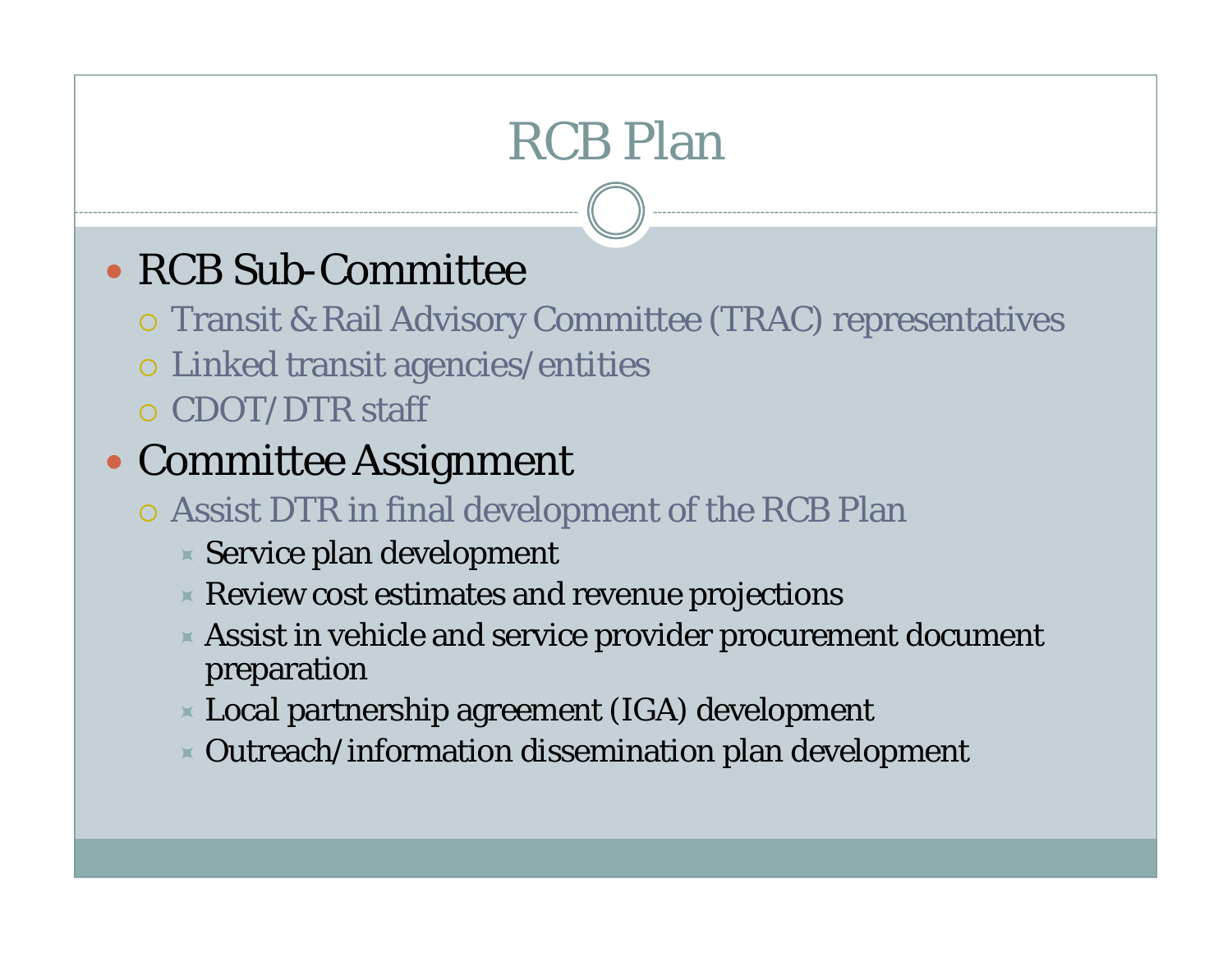# **Process/Next Steps**

- Develop/finalize RCB Plan: January-May 2013
- T&I (STAC) progress report/input: March 21, 2013
- TPR/MPO/others Briefings: February-May 2013
- TC approve RCB Plan: May/June 2013
- $\bullet$  Implement RCB Plan: summer 2013-summer 2014
	- Public meetings
	- Execute local partnership IGAs
	- Purchase buses
	- Contract for operations and maintenance
- **Begin Service: summer/fall 2014**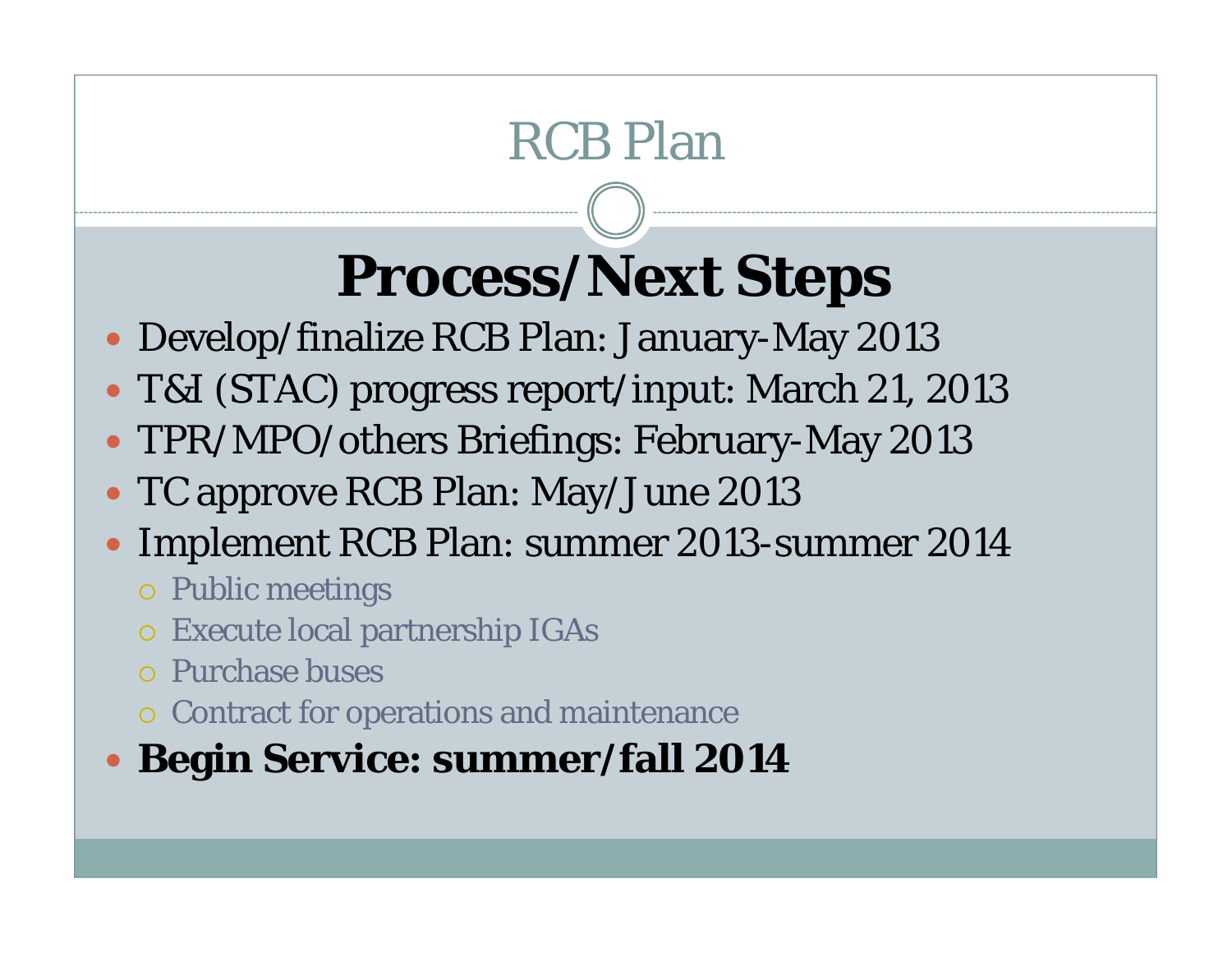#### RCB Plan objective

- CDOT becomes a transit operator
	- $\ast$  Begins to fulfill multimodal transportation system Mission
		- Adds integral elements of statewide transit network
	- Culture shift for CDOT
- Connect communities/bridge service gaps
	- Connect population & employment centers
	- $\ast$  Connect local transit systems for collection/distribution
	- $\ast$  Capitalize on local transit system major investments
		- MAX, VelociRFTA, FasTracks, DUS, I-70 transit centers
- Limited funds FASTER Statewide \$10M/year
	- $\triangleleft$  Significant capital needs  $-$  top priority
	- $\ast$  Sustainable operating funds capped budget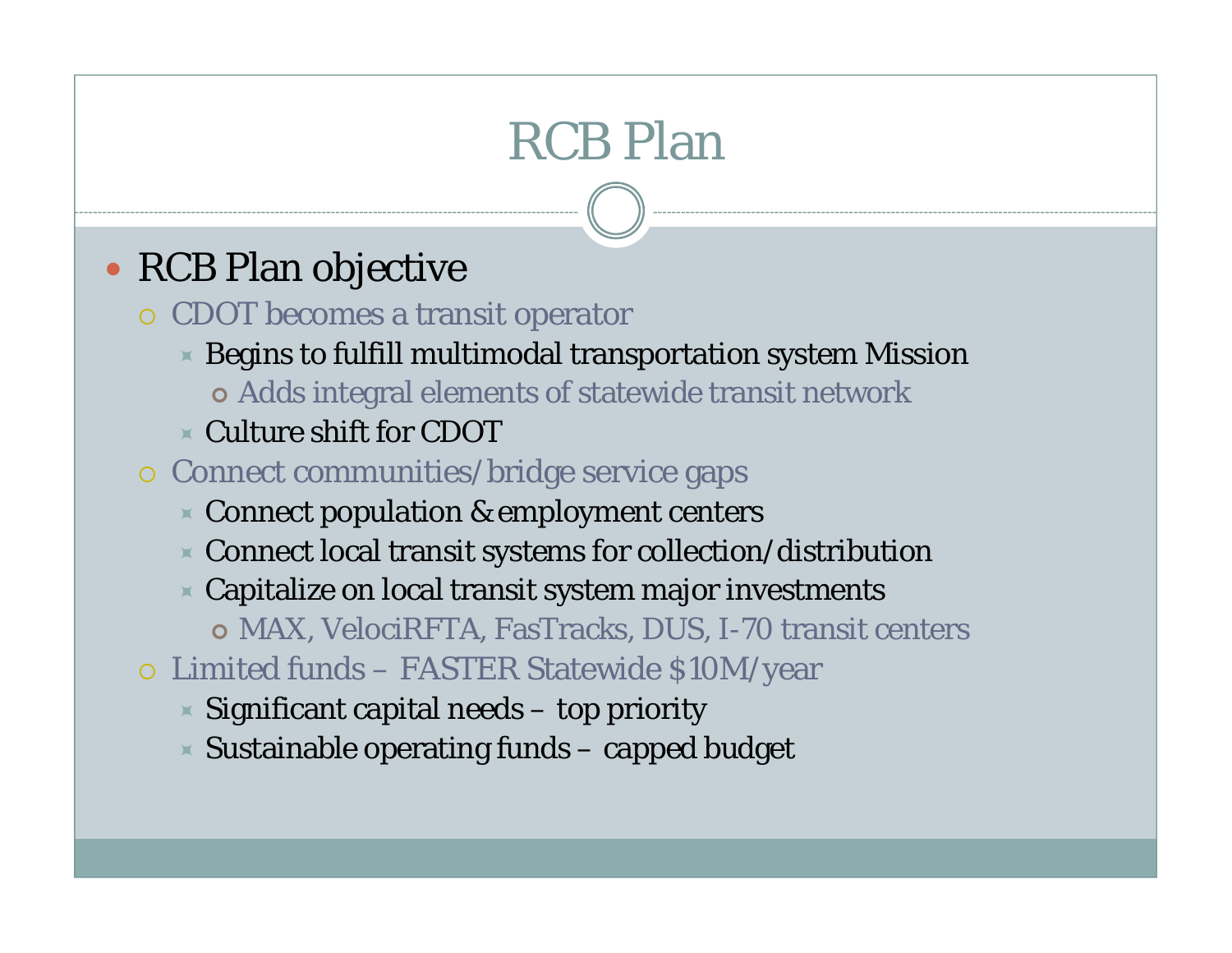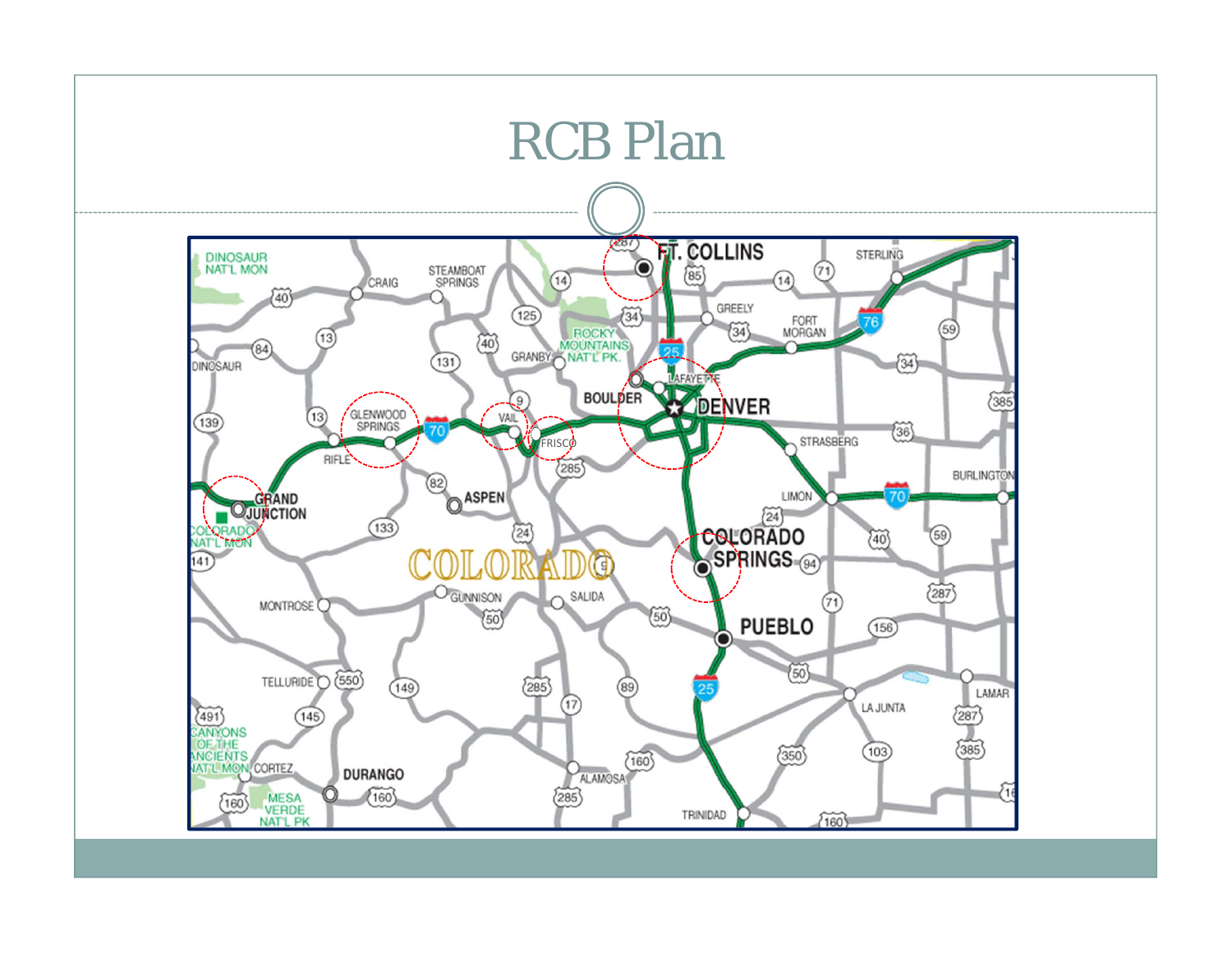- RCB parameters to fulfill objectives
	- FASTER operating funds \$2.5M/year estimated
		- CDOT to operate RCB service
		- $\times$  No local entity operating assistance
	- Peak period commuter express service
		- $\times$  Fast/minimize travel times
		- $\times$  Limited stops/significant spacing
		- $\times$  Utilize park-and-rides for broad local access
	- Interstate/expressway/HOV, managed lanes
		- $\times$  I-25/Ft. Collins to DUS EIS/ROD element
		- $\times$  I-25/Colorado Springs to DUS FREX experience
		- $\times$  I-70 (6<sup>th</sup> Ave)/Mountain Corridor no alternative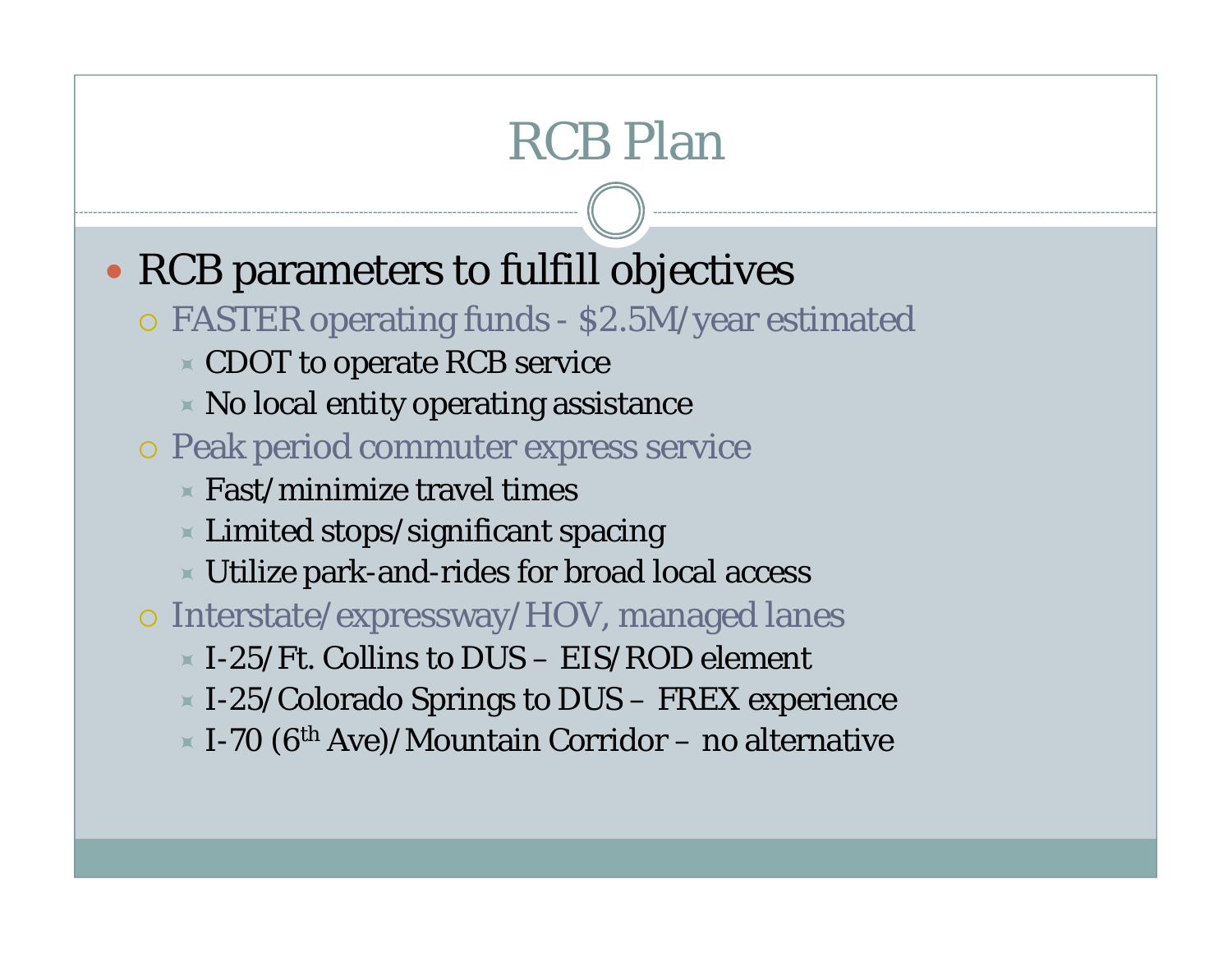#### RCB parameters to fulfill objectives (continued)

#### Maximize fare box recovery

- $\times$  Goal to exceed 50%
- $\times$  Fare structure approx. \$0.15/mile
- Farebox recovery perspective
	- Local transit: ±20%
	- $\bullet$  Intercity bus:  $\pm$  100% (profitable)
	- $\bullet$  RCB goal:  $\pm$  50% (goal)
- Expand service as demand builds & farebox revenue allows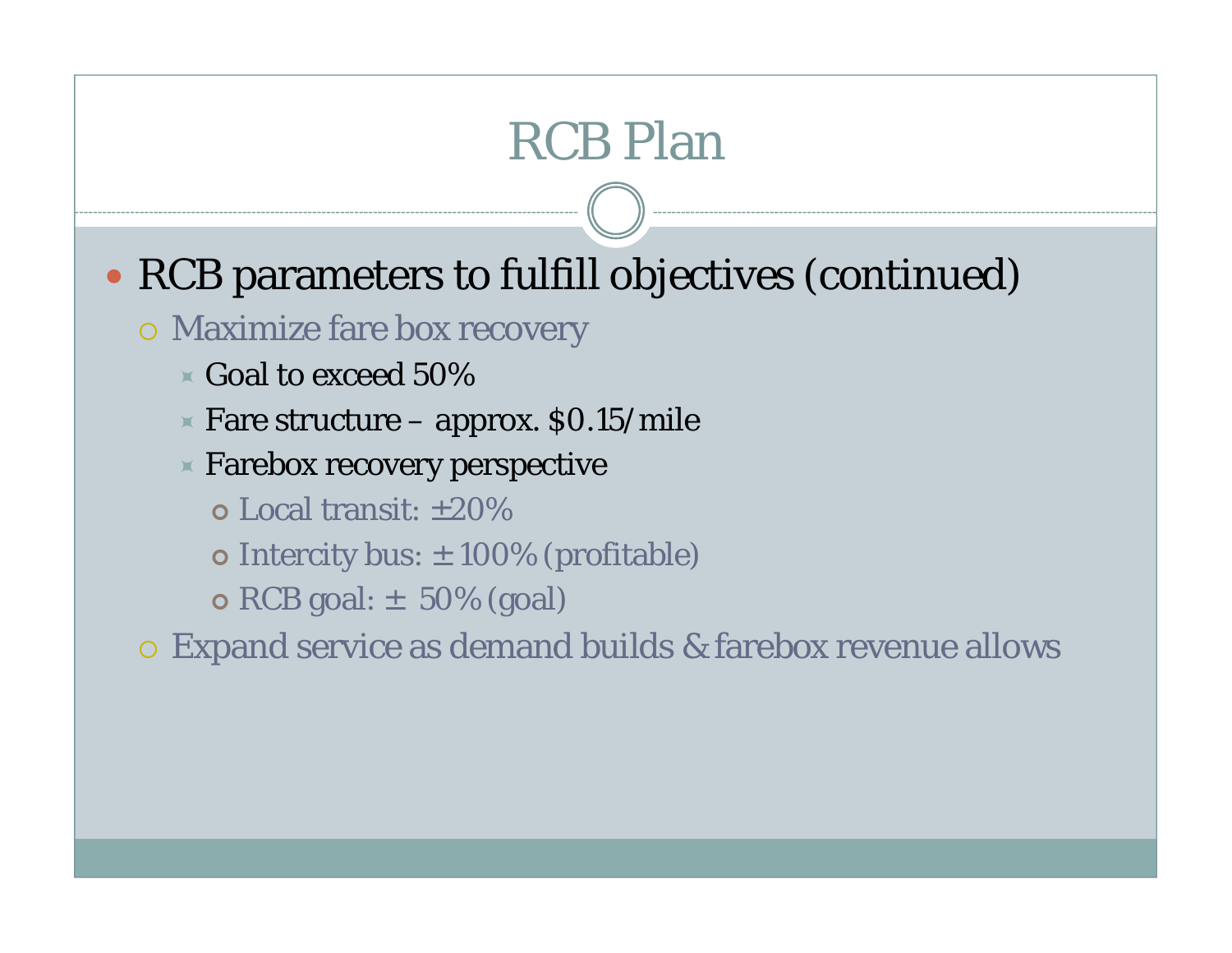# **FASTER Statewide Transit Funds**

- Sustainable annual funding source
- \$2.5 M/year (estimated) for RCB operations
	- No local match requirements
- Vehicle fleet (14) : \$7.5 M
	- $\circ$  \$2.1 M SB 1 Transit
	- $\circ$  \$0.5 M FREX escrow account
	- Explore MAP-21 possibilities
	- Remainder FASTER Statewide Transit funds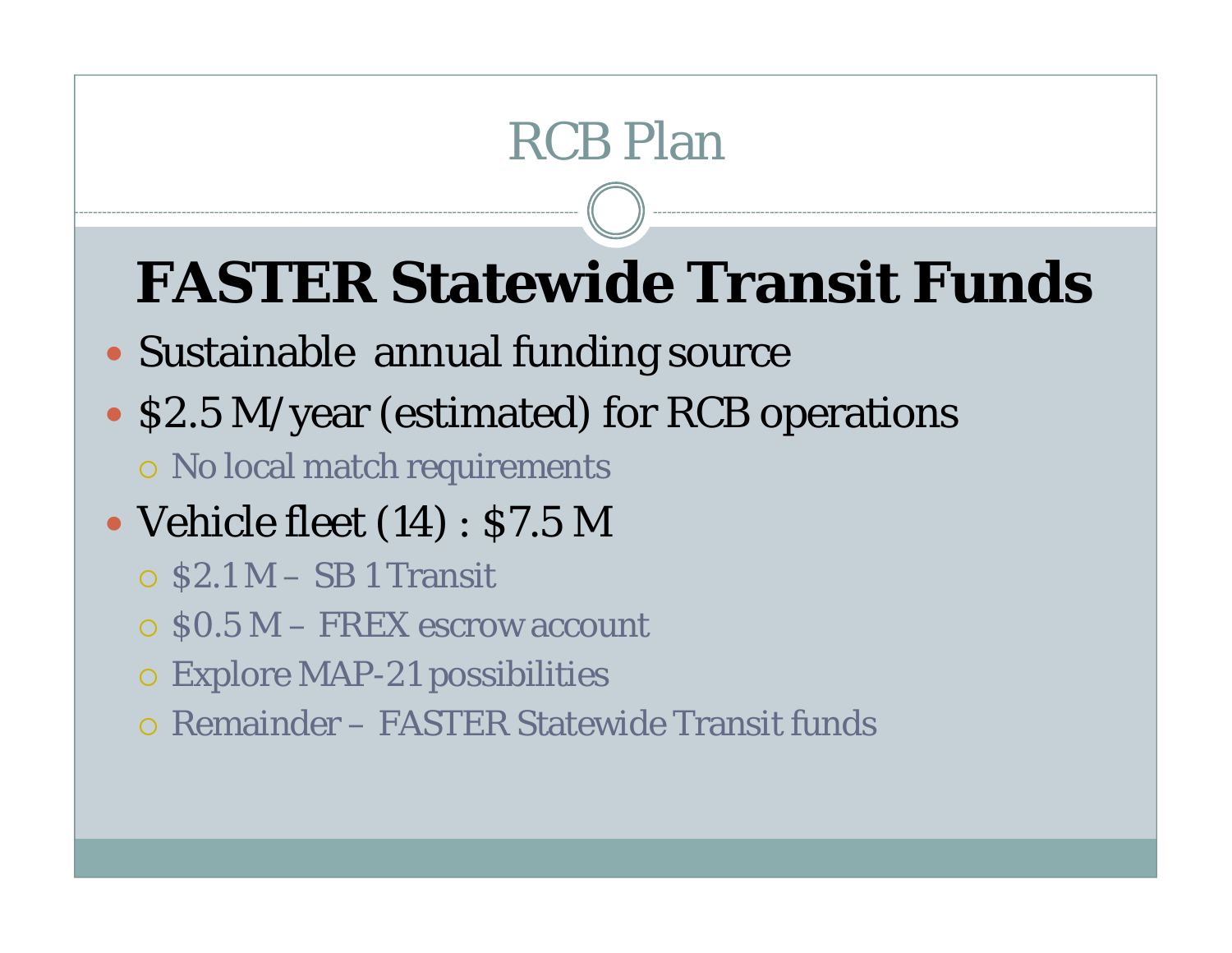# **Local Partnerships**

- $\bullet$ Integrate RCB with local transit systems
- $\bullet$  Develop local partnership agreements (IGAs)
	- $\bigcirc$ Service integration/interface (transfers)
	- $\bigcap$ Station access
	- $\bigcap$ Customer service/ticketing
	- O Park and ride limitations
	- Maintenance offers
	- $\overline{O}$ Marketing & Advertising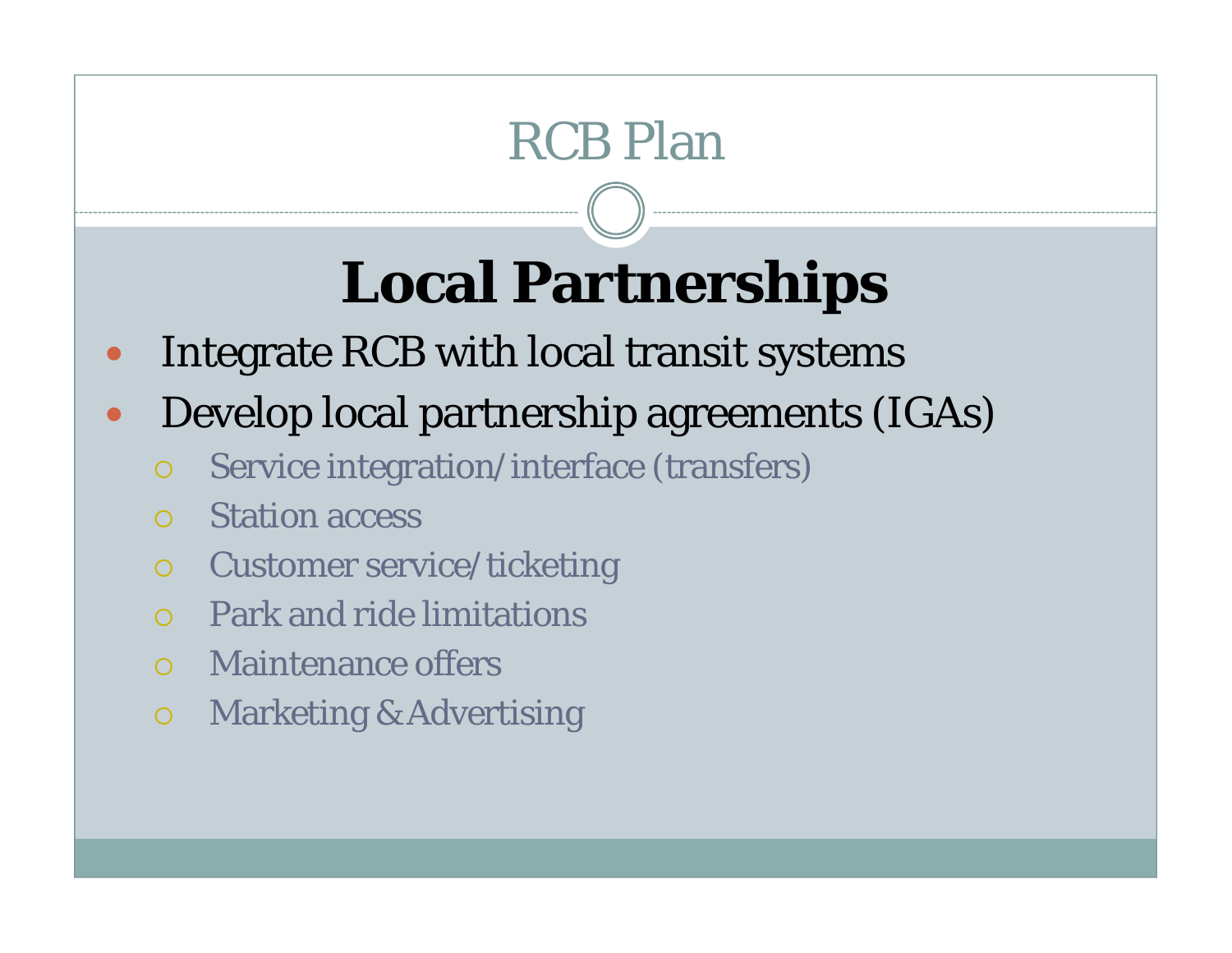#### Statewide Intercity & Regional Bus Network Study

- Update Intercity Bus Plan
	- Integrate with regional bus system
- **Input to Statewide Transit Plan**
- $\bullet$  Regional Bus Elements
	- Support RCB development
		- $\times$  Ridership/demand estimates
		- $\times$  Service plan input
		- Cost & revenue input/review
		- Partnership agreement assistance
	- Full I-70 corridor assessment
	- RCB future phase recommendations
		- $\ast$  Funding requirements